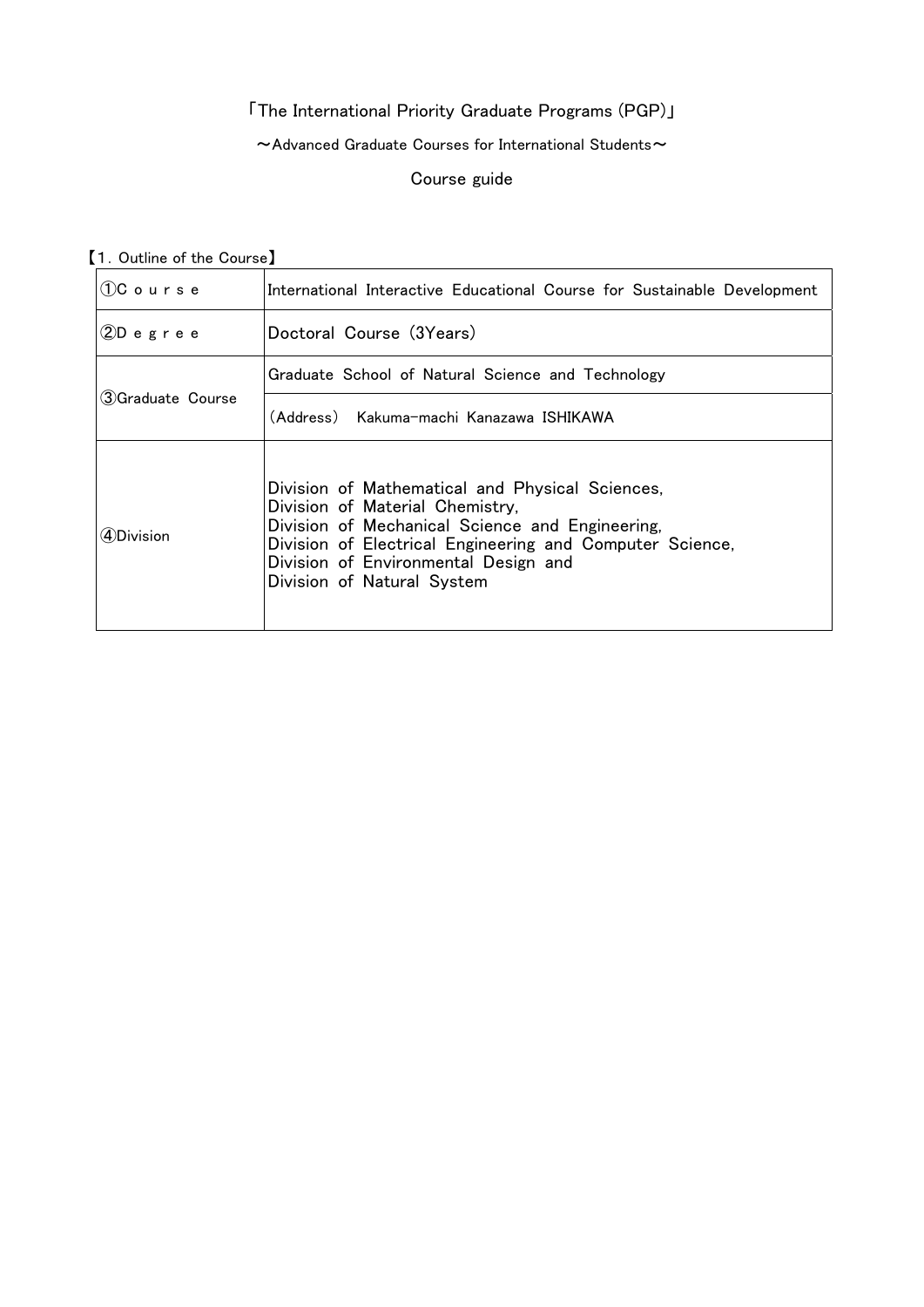# **I. Aim of II-ESD Course**

Graduate School of Natural Science and Technology, Kanazawa University set up "International Interactive Educational Course for Sustainable Development (II-ESD Course)" from April 2015. An aim of II-ESD Course is to educate students in the doctor course to have sophisticated abilities of international communications and collaborations. This program makes a point of interactive and practical trainings, including communications between international students and Japanese students, participating international projects and international seminars, and writing and presenting research achievements at international conference.

# **II. Curriculum of II-ESD Course**

A flowchart from the entrance to the graduation is shown in the next page.

- **1) Quota:** Monbukagakusho scholarship students: 5 (Privately financed international students: 10)
- **2) Screening:** The Monbukagakusho scholarship students are all screened, and the selected students are accepted as students in II-ESD Course. Privately financed international students are screened and accepted as regular students. After joining the graduate school of Kanazawa university, the students can apply to GS-II-ESD Course. The applicants are screened, and the selected students are included in GS-II-ESD Course. International students can get necessary information about Japan and Kanazawa university through the university website.

## **3) Special Curriculum of II-ESD Course (For now, as follows; There might be a change.)**

- *Advanced Scientific and Engineering English* (1st year): Practical education is offered aiming to promote abilities of taking courses in English, writing papers and presenting research achievements in English, and debating with foreigners.

- *International Communication Exercise* (2nd and 3rd years): This course consists of symposiums, where students present their research results, meetings, where students discuss about some topics, hearing some tutorial lectures. Official language is English. This course is open to other students, professors, visiting researchers and international students enrolled in the other programs.

- *International Project Exercise* (3rd years): This course is based on participating international schools and seminars, and international cooperative research groups. Through these practical experiences, highly sophisticated international human resources are grown up.

# **4) Official Language:** English

Courses, which II-ESD Course students take, are provided in English. Student research projects are directed and advised by professors in English.

### **5) Requirements for Completing II-ESD Course**

- Get credits by taking courses in II-ESD and Regular Courses.
- Present technical papers at international conferences.
- Publish technical papers, including a main part of a doctor thesis, in a journal edited in English.
- Present a doctor thesis in English.
- Pass an examination of a doctor thesis.
- High language ability

# **6) Certificate of II-ESD Course:**

II-ESD Course students, who satisfy the requirements, receive a certificate of II-ESD Course, besides a certificate of the doctor degree.

# **III. Advising Students Research Projects and Examination of Doctor Thesis**

- Before international students enter the doctor courses, they can receive several supports through the internet.

- One main adviser and two advisers direct and advise student research project.

- A doctor thesis is fairly and strictly examined by a committee consists of five professors.